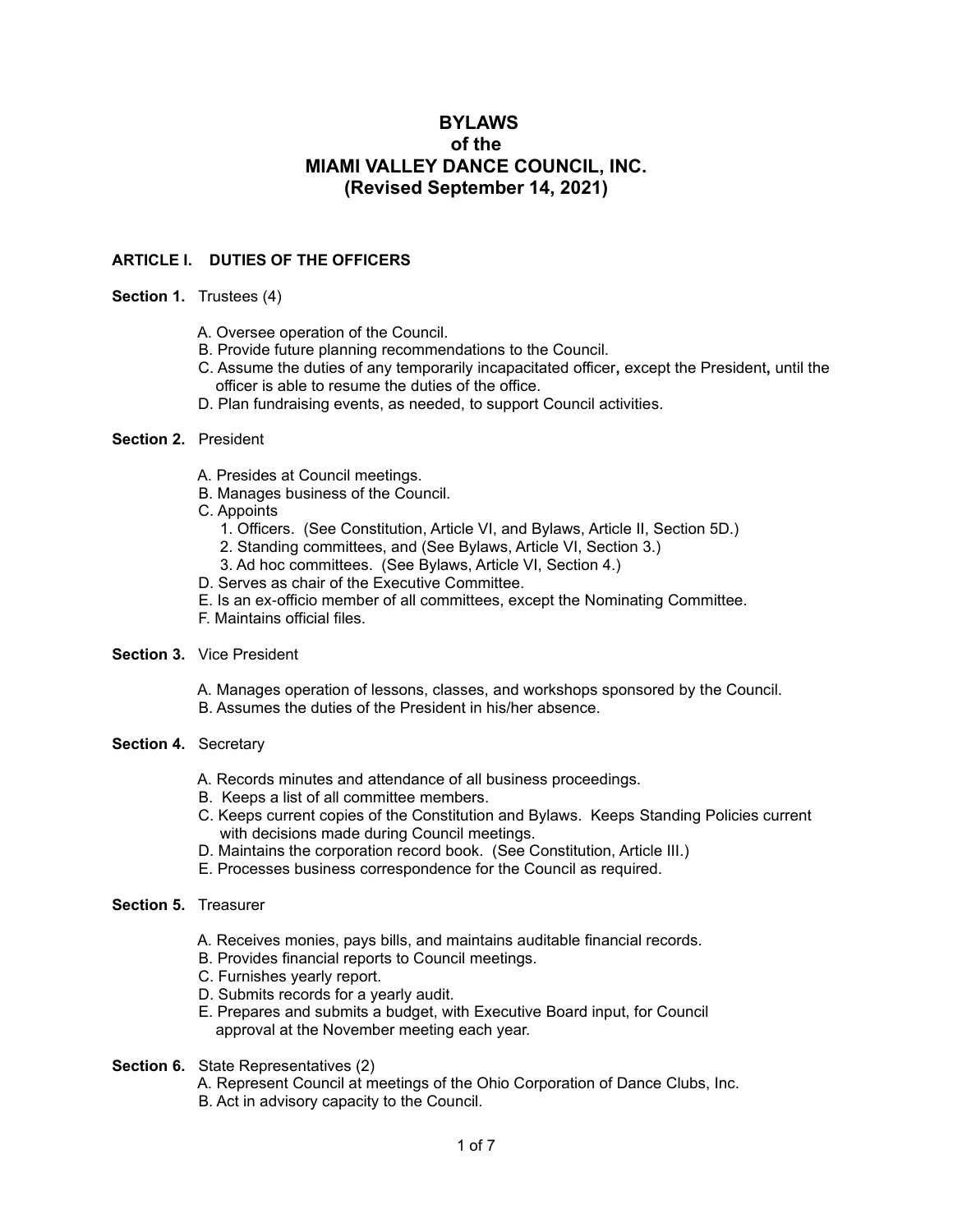### **ARTICLE II. ELECTION OF OFFICERS**

**Section 1.** The Nominating Committee shall present a slate of candidates at the September meeting.

- A. Candidates for elected offices shall not be limited to representatives to the Council. Members of any Council club are eligible for nomination. Candidates must be members of at least one Council club.
- B. Each nomination presented must be accompanied by a letter from the candidate stating he/she understandsand will accept the duties and responsibilities of said office if elected.
- C. Additional nominations may be made at the September and November meetings.
- **Section 2.** Election of officers shall be by majority vote of eligible voters present and voting at the November meeting. (See Bylaws, Article III, Section 1.)
- **Section 3.** Voting Procedures
	- A. If there is more than one candidate for any office, follow the procedures (Article II, Section 3, C, D, E, F)
	- B. If there is only one candidate for each office, a verbal vote for the entire slate can be accepted in place of the written ballots.
	- C. At the September Council meeting the President shall appoint three (3) Council members to count ballots.
	- D. The ballots will be preprinted and numbered with a provision to tear off the number.
	- E. Each eligible voter will receive a numbered ballot. (See Bylaws, Article III, Section 1.)
	- F. Ballot counters will present election results to the Council president who will announce the winner.
- **Section 4.** New officers shall take office after taking the Oath of Office at the January meeting.
- **Section 5.** Terms of Office
	- A. An elected officer, except the Trustees and Treasurer, shall serve a one-year term and may be re-elected for one additional term in that office. In the event that no other person(s) volunteer to take an office, the current officer can be re-elected for one-year additional term(s).
		- 1. Two (2) Trustees shall be elected in odd years for a two-year term. Two (2) Trustees shall be elected in even years for a two-year term. Trustees may be re-elected for one additional term.
		- 2. The Treasurer shall be elected for a one-year term and may be re-elected for an unspecified number of terms.
	- B. An individual may be elected to an office previously held after a two-year interim.
	- C. An elected officer may be elected to any other office but may not serve two offices at one time.
	- D. An appointed officer, excluding callers, cuers, and leaders, must be a member of at least one Council club. One State representative is appointed each year. Each State representative serves a two-year term. (There are two (2) State representatives.) All appointed officers may be re-appointed by the President. The number of terms is not limited.
	- E. The immediate Past President shall serve for one year.

#### **Section 6.** Removal from Office

Any officer may be removed from office for misconduct or neglect of duty by a two-thirds vote of the eligible voters present and voting. (See Bylaws, Article III, Section 1.)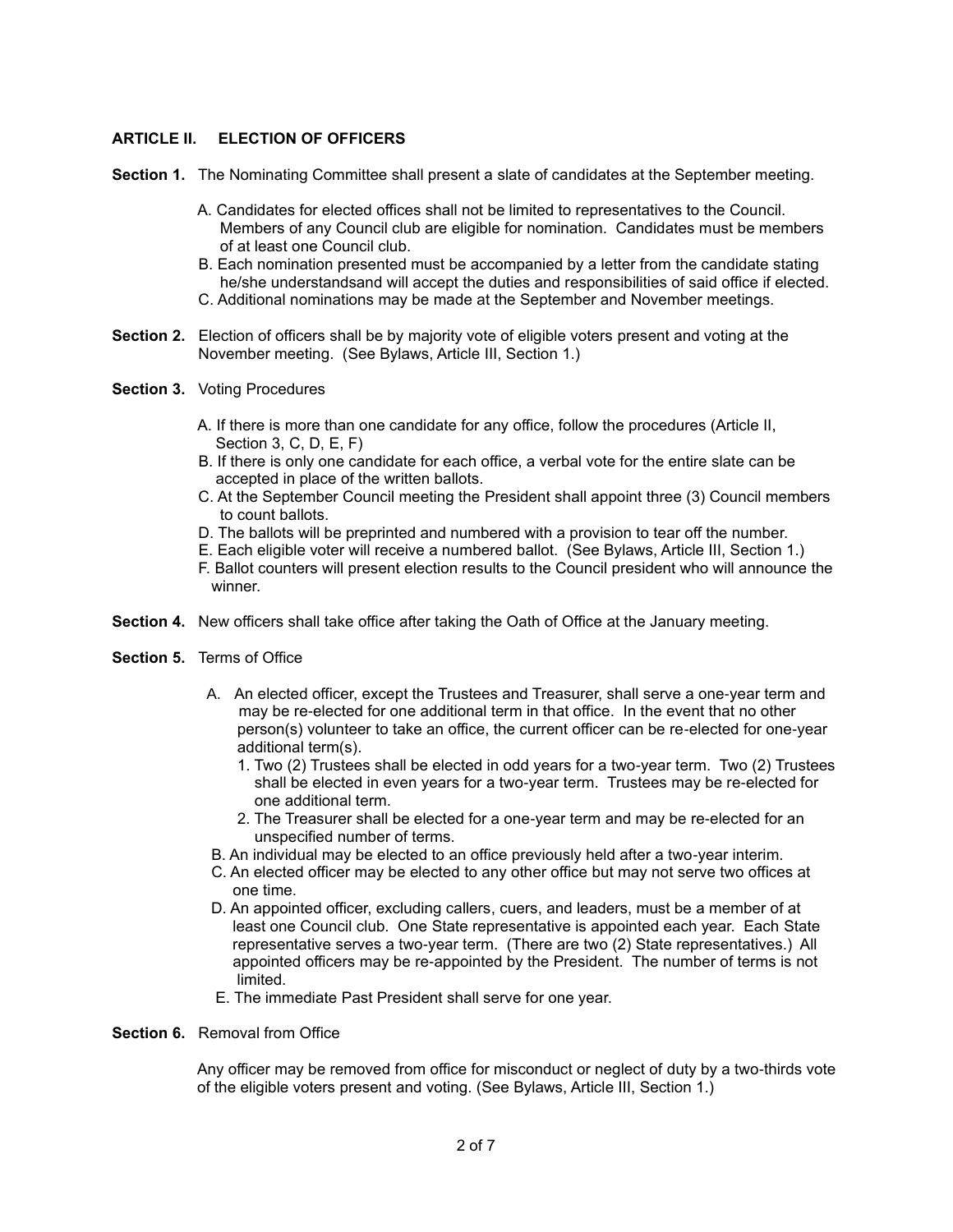### **Section 7.** Filling a Vacated Office

The Executive Board may appoint a temporary replacement for a vacated office and notify the council members of a special election to be held at the next regularly scheduled meeting. If the time remaining in the term of office is four months or less, the appointed replacement will complete the term and no special election will be held.

### **ARTICLE III. MEMBERSHIP**

### **Section 1.** Voting Rights

- A. Members of the Executive Board (see Bylaws, Article VI, Section 1), and one representative from each club shall have one vote at Council meetings.
- B. An individual shall have no more than one vote.
- C. All voting shall be considered valid if there is a quorum of eligible voters present A quorum is defined as two-thirds of the eligible voters. (See Constitution, Article VII, Section 1.A.)

### **Section 2.** Motions

- A. Any eligible voter may introduce a motion.
- B. Any dancer may attend Council meetings and take part in discussions but may not introduce a motion or vote on Council business.
- **Section 3.** Club representatives must attend at least four (4) of any six (6) consecutive Council meetings.
- **Section 4.** Membership in the Council is automatically withdrawn when a club is dissolved.
- **Section 5.** Membership of a club may be rescinded at a Council meeting by a two-thirds vote of the eligible voters present and voting if it is determined by an ad hoc committee of three (3) that such club does not operate within the Constitution and Bylaws of this Council.

# **ARTICLE IV. MEMBERSHIP GUIDELINES**

- **Section 1.** Miami Valley Dance Council, Inc. shall
	- A. Provide services to member clubs including but not limited to
		- 1. Council-wide news and publicity
		- 2. Consolidate member clubs dance schedules
		- 3. Sponsor or support lessons, classes, and workshops
		- 4. Promote or sponsor community service activities
		- 5. Promote or sponsor state dance conventions and other dance-related functions
		- 6. Administer a Liability Insurance Program
		- 7. Council-wide award programs
	- B. Endorse proper dance attire appropriate to the recreational dance type. Any deviation is at the discretion of the sponsoring club and should be announced beforehand.
	- C. Adhere, in accordance with state bylaws, to the policy of no alcoholic beverages before or during dances.
	- D. Promote smooth dancing
	- E. Support City recreation programs whenever possible.
	- F. Misconduct, regardless of when it occurs (whether at a dance or otherwise), shall be challenged. Miami Valley Dance Council Officers and/or Trustees may remove, and/or bar any person from attendance of Council functions for reasons of misconduct. Removal shall be conducted by the highest ranking Officer and/or their designee(s) as practical. A special meeting may be conducted at a later date by the Council Officers and Trustees to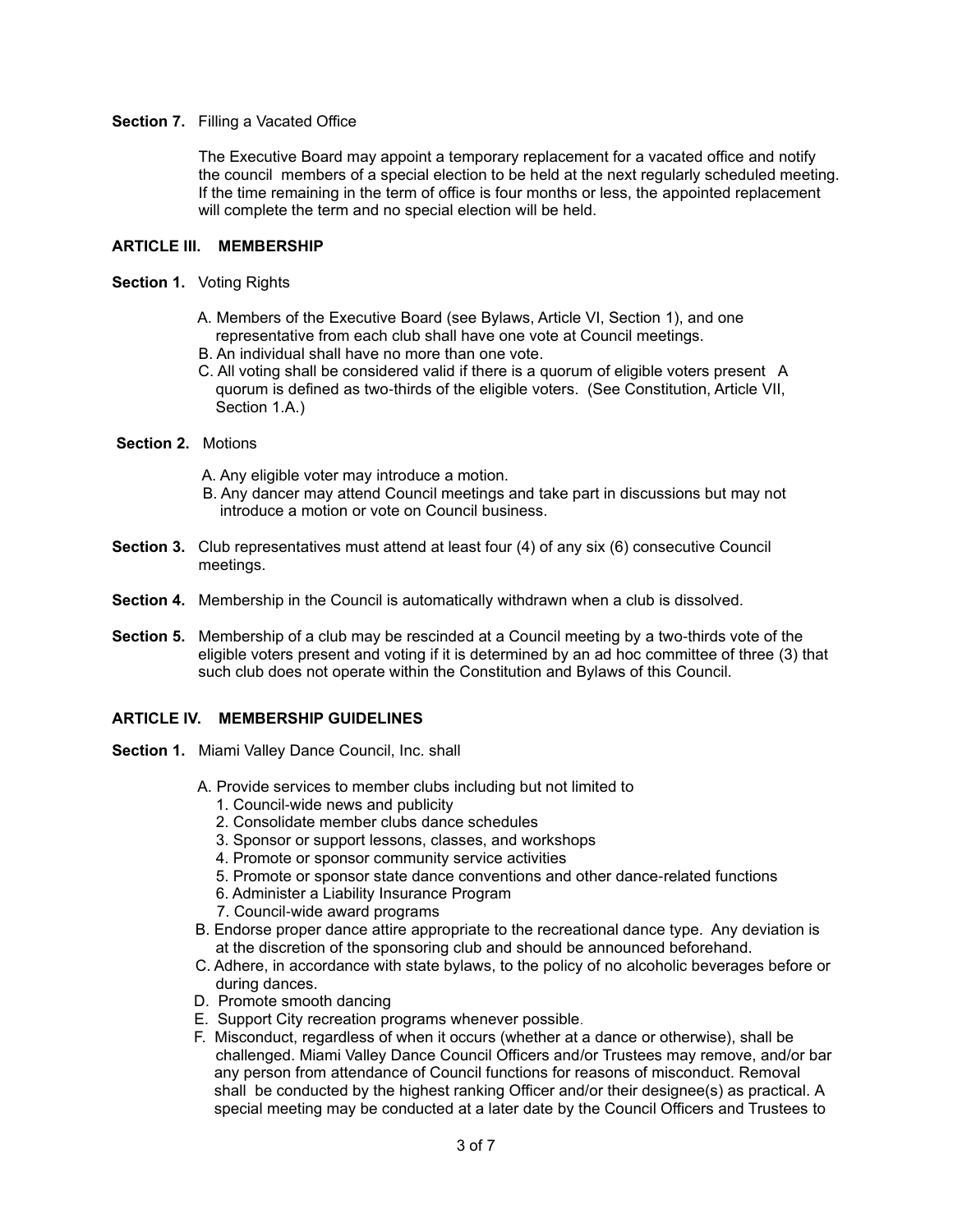determine if any further action is needed. Any appeal of the removed individual shall be heard by a third party committee, selected by the Council President. The third party committee's decision shall be by a consensus of the committee members. Appeals must be filed in writing to the Council President within 14 days of the removal and/or barring event and should be completed within sixty (60) days of the request.

### **Section 2.** Council member clubs shall

- A. Provide a club representative to at least four (4) of any six (6) consecutive Council meetings to maintain membership in the Council. (See Bylaws, Article III, Section 3.)
- B. Support the Ohio Dance Convention**,** by encouraging suspension of club dancing on Friday evening and all day Saturday of the convention weekend.
- C. Support and attend activities sponsored by the Council.
- D. Visit Council member clubs if possible.
- E. Submit dance schedules when requested for consolidated printing.
- F. Assist whenever possible in the maintenance and improvement of dance facilities.
- G. For those clubs using facilities owned by the City:
	- 1. Operate the organization within the framework of the general laws, ordinances, rules and regulations of the City.
	- 2. Conduct the organization such that any person shall have equal opportunity to join and continue as a member.
- H. Pay the premium for the Council Liability Insurance each year to maintain Council membership. The club must submit a list of members to the Council Treasurer with notations of members that belong to more than one club. Participating in the Liability Insurance is required although the participants may have another insurance policy through a group or as an individual.

# **ARTICLE V. OPERATIONAL PROCEDURES**

- **Section 1.** The Council shall operate on the calendar year.
- **Section 2.** The Treasurer and President shall be bonded.
- **Section 3.** Monies shall be received from Council-sponsored activities. Monies remaining after payment of operating expenses shall be used for the benefit of Council clubs and dancers.
- **Section 4.** Monies received shall be deposited in the name of Miami Valley Dance Council, Inc.
- **Section 5.** Authorized signatures for checks shall be that of the Treasurer and President.
- **Section 6.** Minor expenditures of \$300.00 or less may be approved by the Executive Board. Expenditures of over \$300.00 must be authorized by the Council. All approved expenditures shall be paid upon presentation of a voucher or receipt to the Treasurer.
- **Section 7.** Persons authorized to attend State Corporation meetings on behalf of the Council may be reimbursed for mileage and one meal at the government-accepted per diem rate. If mileage is over 75 miles from Dayton, lodging for one night may also be paid. Reimbursement shall not exceed actual expenses.

# **ARTICLE VI. COMMITTEES**

- **Section 1**. Executive Board
	- A. Consists of elected and appointed Council officers and immediate Past President. (see Constitution, Article VI)
	- B. Functions for emergency action only between regular Council meetings.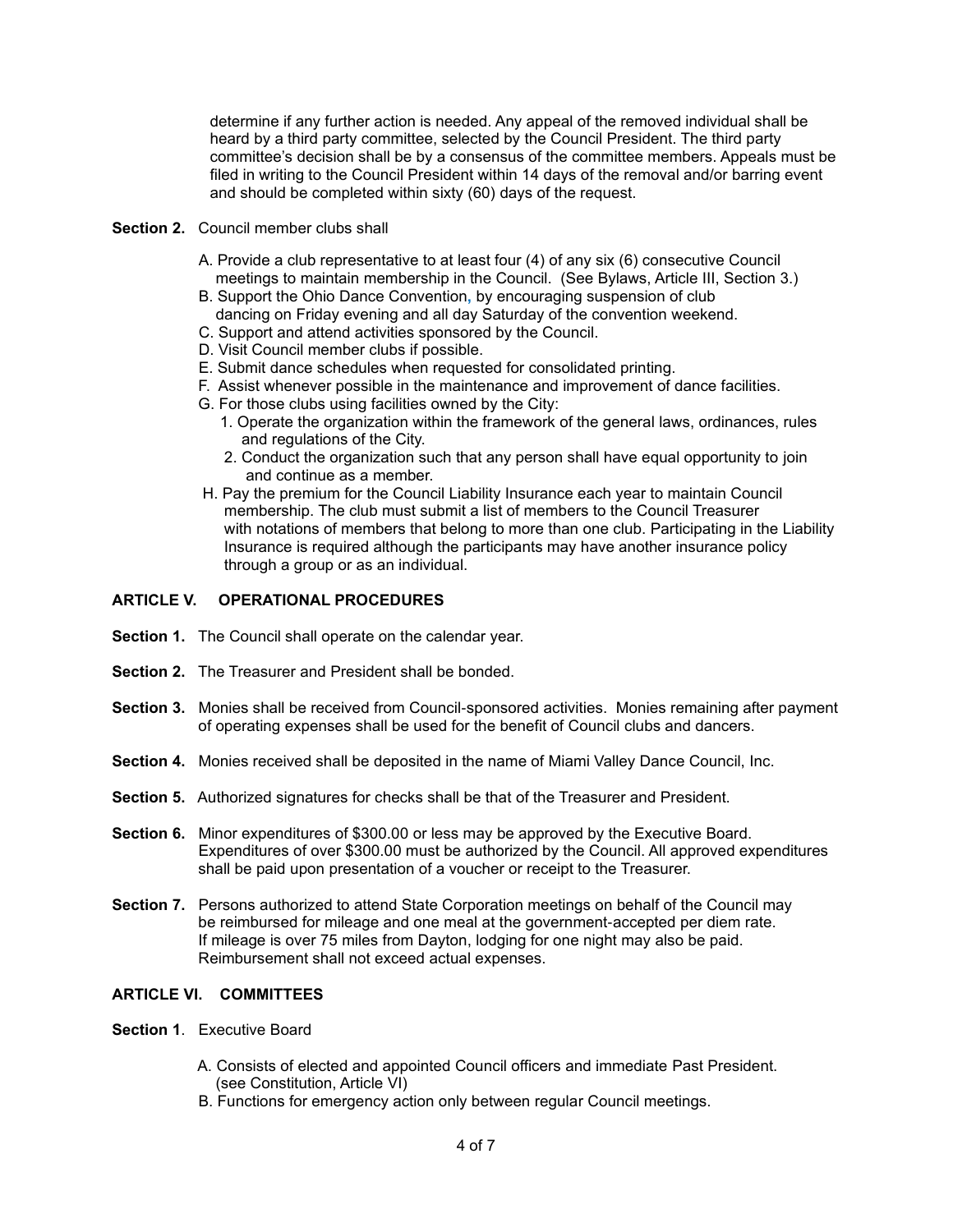- C. Has powers of the Council, except to reverse any action of the Council.
- D. Provides minutes of special meetings at the next regular Council meeting.

### **Section 2.** Executive Committee

 A. Consists of the Executive Board plus the Chairs of all committees. B. Assists in the management of and makes recommendations to the Council.

#### **Section 3.** Standing Committees & Representatives

 These committees and representatives serve a one-year term unless otherwise indicated. Chairs need not be club representatives but must be ratified by the Council unless otherwise indicated.

#### A. Community Relations / Publicity Committee

- 1. Develops and implements a public relations program including community service activities.
- 2. Creates publicity for Council-wide activities.
- 3. Arranges public demonstrations of all forms of recreational dance available through the Council.
- B. Awards Committee
	- 1. Implements Council-wide award programs including but not limited to Honor Dancer(s) program, club anniversary recognition, and banner raid program.
	- 2. Recommends guidelines for implementation of awards programs to the Council for its approval.
	- 3. Publishes and distributes Council approved guidelines for award programs.
	- 4. Maintains award displays including but not limited to banner raid board, club anniversary plaques, honor dancer(s), Council past presidents, and plaques awarded to the Council. Maintenance of award displays at the Michael Solomon Pavilion will be in cooperation with the Michael Solomon Support Committee.
	- 5. Plans and implements an annual Honor Dance to recognize award recipients.
- C. Historian
	- 1. Maintains a pictorial and narrative history of the Council.
- D. Michael Solomon Support Committee (MSSC)
	- 1. General Responsibilities
		- a. Manage, schedule, maintain, and improve the Michael Solomon Pavilion (the Pavilion).
		- b. Prepare and submit a budget for Council approval each year.
		- c. Recommend Pavilion usage fees for approval by Council.
		- d. Publish Pavilion schedule, usage guidelines, and usage fees.
	- 2. The MSSC positions and their responsibilities shall be
		- a. MSSC Coordinator
			- (a) Shall act as liaison between all Pavilion users, the Council, and the City in matters concerning the Pavilion.
			- (b) Shall report status of MSSC activities and finances to the Council and the City.
		- b. Pavilion Maintenance Chair shall organize and perform building and yard maintenance and improvements with permission of the City.
		- c. Pavilion Scheduler shall maintain the Pavilion scheduling calendar.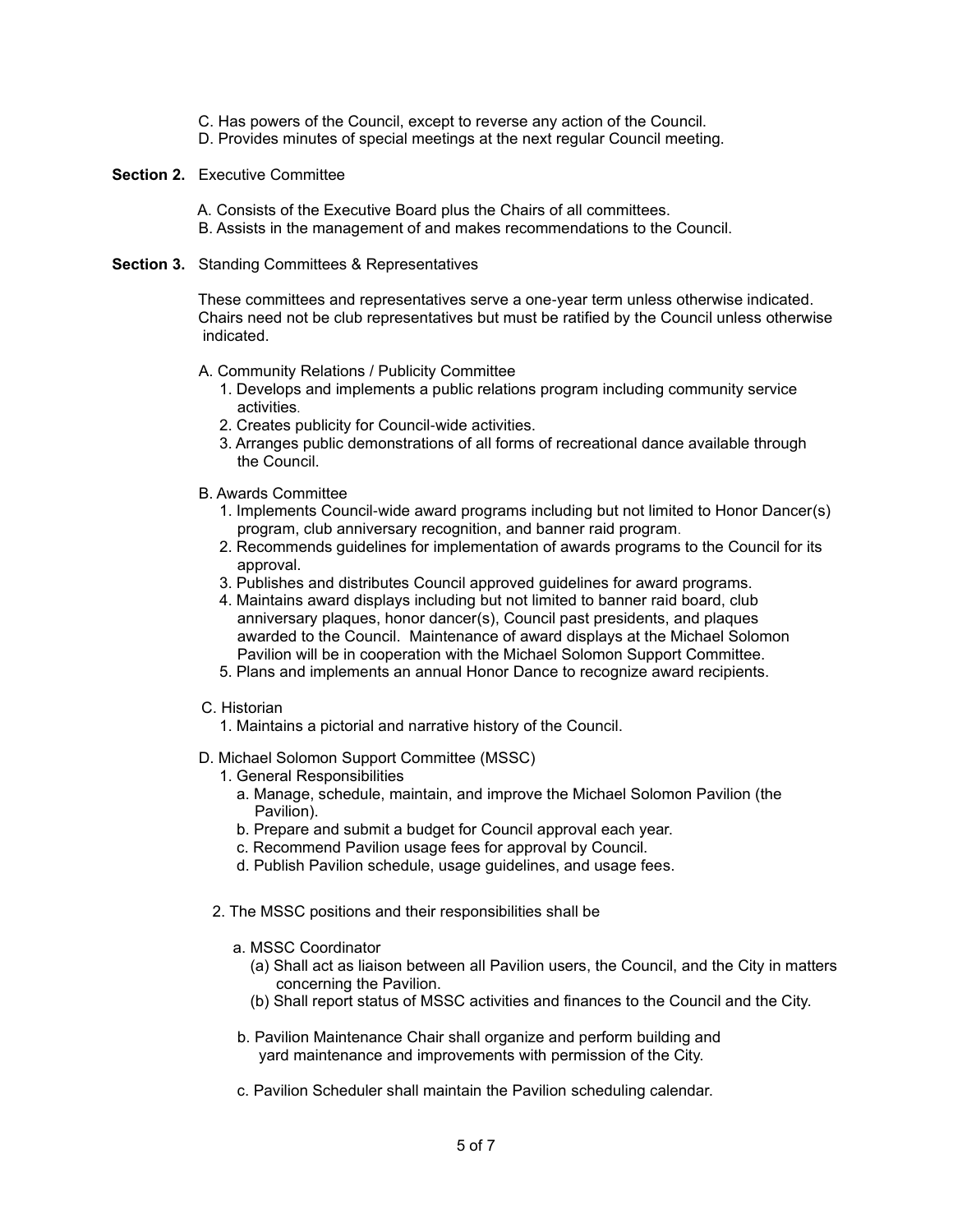- d. MSSC Secretary
	- (a) Shall support each coordinator in carrying out responsibilities.
- (b) Shall take minutes of each meeting or assign another committee member to do so. The contract of the state of the state of the state of the state of the state of the state of the state of
	- e. Council Trustee Shall provide MSSC oversight.
	- f. MSSC Treasurer
		- (a) Shall receive monies, pay bills, and maintain auditable financial records.
		- (b) Shall maintain a support fund separate from Council monies. The support fund shall be used exclusively for management/maintenance of the Pavilion.
		- (c) Shall deposit all Pavilion usage fees into the support fund.
		- (d) Shall provide financial reports for each regularly scheduled Council meeting.
		- (e) Shall make records available for audit if requested by the Council or the City.
		- (f) Shall keep Pavilion maintenance records including payee and amount.

### 3. Meetings

- a. The MSSC shall hold six meetings per year.
- b. Meetings shall be scheduled no less than two weeks prior to the Executive Board meeting.
- c. Minutes of each meeting are due to the Council President no later than two weeks after the meeting takes place.
- 4. Membership
	- a. The MSSC shall consist of representatives from no fewer than three (3) different organizations that meet regularly (at least six [6] meetings a year) in the Michael Solomon Pavilion and at least one (1) representative from a MVDC member club that does not regularly dance at the Michael Solomon Pavilion.
	- b. MSSC Coordinator, MSSC Treasurer, and MSSC Secretary shall be appointed in odd years for a two-year term. Appointees to these positions in 2010 (date of new committee formation) shall serve a three-year term.
	- c. Pavilion Maintenance Chair and Pavilion Scheduler shall be appointed in even years for a two-year term.
	- d. Council Trustee to the MSSC shall be appointed each year.
- E. Hotline Committee
	- 1. Maintains recorded hotline with up-to-date information on dance activities, including schedule changes, location changes, and cancellations.
	- 2. Requests schedule information from clubs.
	- 3. Responds to hotline inquiries or directs inquiries to appropriate contacts.
- F. Newsletter Committee
	- 1. Collects club dance news and schedules.
	- 2. Solicits advertisements and subscribers.
	- 3. Prepares newsletter for posting on the MVDC website.
	- 4. Distributes newsletter bimonthly.
	- 5. Maintains records of advertisers and subscribers.
	- 6. Maintains editorial standards.